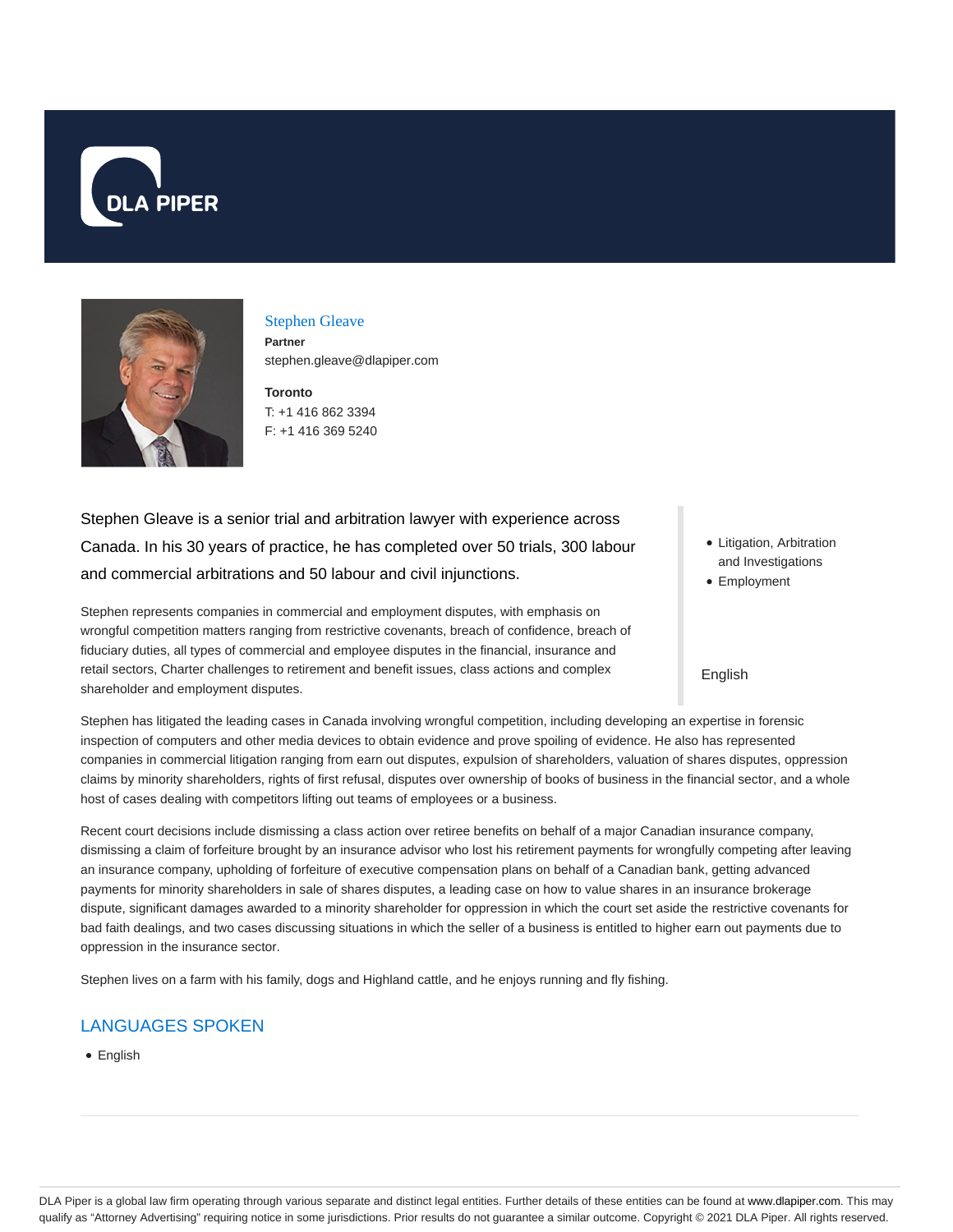- Successfully argued on a motion that it is improper to vary a consent order granting an interlocutory injunction to trial.
- Won an injunction to prevent a competitor from soliciting and hiring employees of a competitor in the case of the competitor lifting out a team of employees.
- Successfully argued that an advanced payment of millions of dollars to a shareholder was improper such that the shareholder was forced to sell to agree to a commercial closing in order to be paid for the shares. The Court also agreed that due to the shareholders' wrongful competition against the company, the court would hold back a portion of the purchase price, until trial when the court could value the shares and calculate damages owed to the company.

## CREDENTIALS

## Admissions

Ontario, 1990

### **Recognitions**

- Best Lawyers in Canada (Labour and Employment), 2014-2022
- Canadian Legal Lexpert® Directory (Employment Law), 2015-2020; (Labour Management), 2020
- Best Lawyers Global Business Edition (Labour and Employment), 2018

## **Education**

- LL.B., Queens University
- Oxford University graduate work in law

### **Memberships**

- Law Society of Ontario
- Canadian Bar Association

#### **INSIGHTS**

## **Events**

- Speaker, "Restrictive Covenants and Injunctions: The Latest on the Law and Practice" CCCA Webinar, March 29, 2018
- Speaker, Don't Spoil Your Case! Preservation of Evidence for Litigation Success, In-house seminar, Hicks Morley, October 28, 2015

### **NEWS**

**DLA Piper (Canada) LLP recognized in the 2022 Best Lawyers in Canada guide**

#### 26 August 2021

DLA Piper (Canada) LLP is thrilled to see 84 of our lawyers across 35 practice areas recognized in the 2022 Best Lawyers in Canada guide.

**DLA Piper Canada increases rankings in 2021 edition of Best Lawyers in Canada**

DLA Piper is a global law firm operating through various separate and distinct legal entities. Further details of these entities can be found at www.dlapiper.com. This may qualify as "Attorney Advertising" requiring notice in some jurisdictions. Prior results do not guarantee a similar outcome. Copyright © 2021 DLA Piper. All rights reserved.